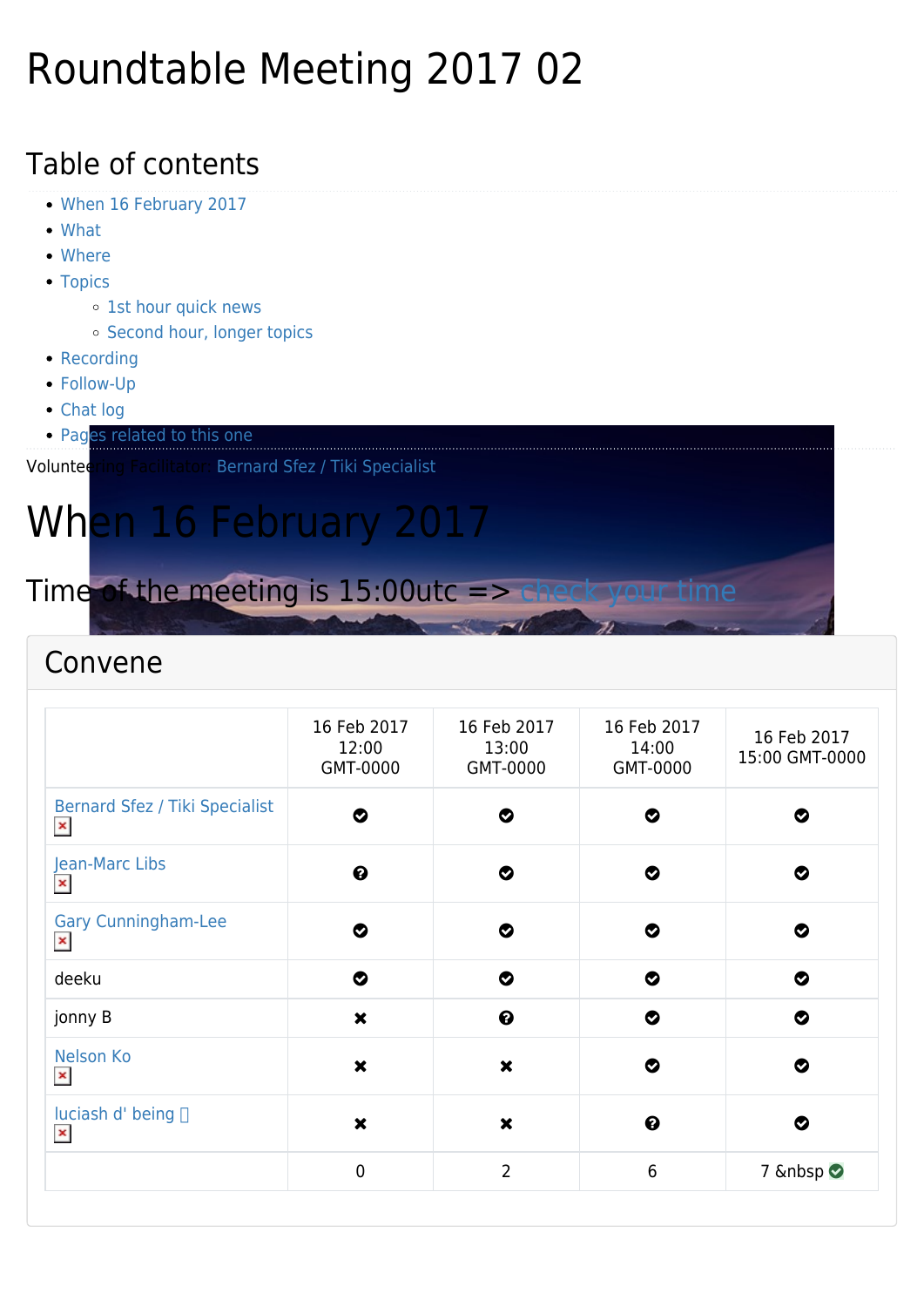# What

See [Webinars](https://tiki.org/Roundtable-Meetings) for a detailed description.

### Where

<http://live.tiki.org>

## **Topics** 1st hour quick news

Please aim for 15mn for each topic else it should be moved to the second hour or another meeting

1. [TikiFest2017-Brussels-Fosdem](https://tiki.org/TikiFest2017-Brussels-Fosdem) summary 2. Release process, what's next ([Tiki17\)](https://dev.tiki.org/Tiki17) https://dev.tiki.org/Tiki17#Experimental Unavailable Duplicate check (not talking about the features or the options, just the decisional process) 3. Quick format text commit guideline (dev) Intention here not to solve the example given to illustrate below but to decide how we handle this This is for the strings in the code, not the content entered by a user (Typography new Tiki feature Wiki page in dev, short guideline (couldn't find it) with **samples** as reference. ... **Examples** 1. Tool tip punctuation Same page, same feature, 3 ways  $\vert \cdot \vert$ he right special characters

Do we use  $\&$ amp; or  $&$  - R30; or  $&$ hellip; or ... Ref : [http://www.w3schools.com/charsets/ref\\_utf\\_punctuation.asp,](http://www.w3schools.com/charsets/ref_utf_punctuation.asp) <http://www.fileformat.info/info/unicode/char/2026/index.htm>, <http://www.ascii.cl/htmlcodes.htm>

- 3. Punctuation should be inside strings (translation discussion 2016)
- 4. Add more use case
- 4. [Semi-auto merge period](https://dev.tiki.org/Semi-automatic+merging+period) guidelines quick review

(include "The community will handle merges from stable to dev, with help from a merging script during Semi-automatic merging period" at [Where to commit](https://dev.tiki.org/Where+to+commit))

Some questions and post in the dev list raised about this. Do we need to clarify anything more there ?

- I wonder if we shouldn't be more specific about "who (must) do the merge". Are there period were we rely on "the community" and other period were each commit should include a merge ?
- There are several (a lot ?) pages related to merge, merging and they need update and maintenance:<https://dev.tiki.org/merge>, [https://dev.tiki.org/Merge+a+commit+from+trunk,](https://dev.tiki.org/Merge+a+commit+from+trunk)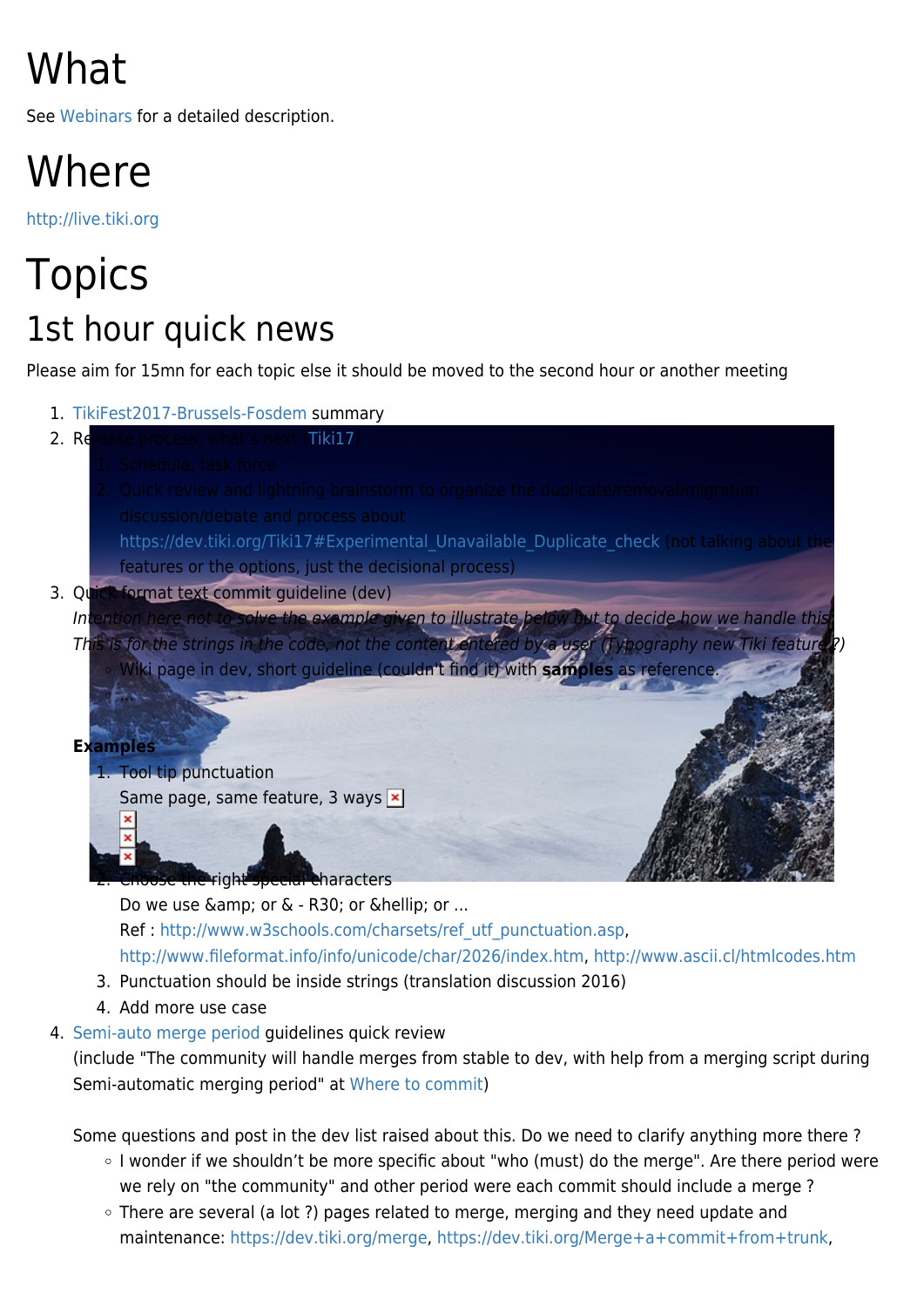<https://dev.tiki.org/Merge+a+commit+between+branches>

- 5. The auto toc (table of content position) on a page.
- 6. Add your...

### Second hour, longer topics

- 1. Updating critical information and checking sysadmin list and task :<https://tiki.org/Domains> Including what we do with domains that no one want to care for.
- 2. How (sort order, sections, splitting) should prefs and options should be presented. User experience tiki-admin.php?page=features or tiki-admin.php?page=wiki has a bad impression on the way Tiki has been build.

In general, there is no common logic or consideration for the new comers.

- o It doesn't go from easy to hard
- Doesn't go from standard to advanced
- Doesn't go from A to Z

#### … Nothing.

- 
- 
- $\circ$  (I wished several time we can have a default admin language pref)

#### Sample:

tiki-admin.php?page=wiki

Second pref is : "Wiki URL Scheme" (I'm sure that this is very important, but I have doubt it one of the first thing you check when creating your Tiki)

Second section is Plugin (hu ?)

Finally Page Display is third and inside a common setting like "Hide title per wiki page" is last Editing come is the sixth section and "Wiki content templates" is the first pref in the section.

#### $\vert x \vert$  $\vert x \vert$  $\vert x \vert$  [a](https://tiki.org/dl1162?display)nd  $\vert x \vert$

- 3. Deprecated, removal, transition, the discussion (if time left)
	- Background : <https://tiki.org/Roundtable+Meeting+2017+02>
		- 1. Could we have a transition process for deprecated ?

#### Decision about:

- 1. Deprecate [Versions Plugin](https://doc.tiki.org/PluginVersions) in favor of PluginTabs or not? => Can't we merge
- 2. IE Image Fix
- 3. Wiki Lingo feature as it look like being abandoned project => To be removed
- 4. FAQs  $\Rightarrow$  TBD
- 5. Image Gallery => To be removed (auto migration script)
- 6. HTML pages => Endangered
- 7. HTML Feed => Endangered
- 8. FutureLink-Protocol => TBD
- 9. Reports => TBD
- 10. Group Alert vs Group Watches (Do we need both of (almost) the same ?) => TBD (merge)